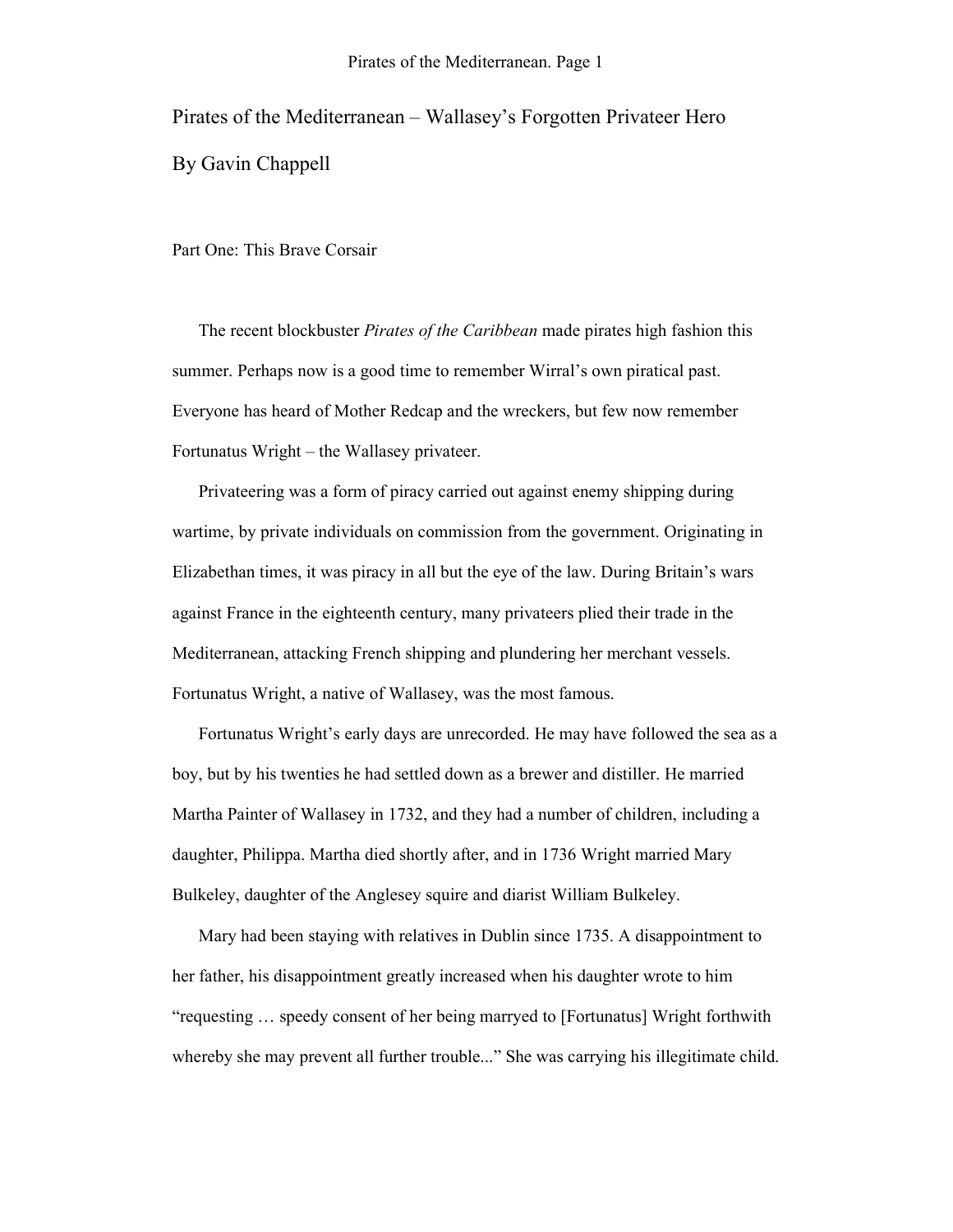Wright married Mary in Dublin, and they came to visit Bulkeley. He notes in his diary that Wright "shows a fondness to his wife… always playing with her, and kissing of her…" Shortly afterwards, Fortunatus Wright took his new wife back to Wallasey to meet his family. Sadly, Mary miscarried shortly after.

Although Mary gave birth to a daughter, Ann, the next year, the marriage rapidly became an unhappy one, and Bulkeley refers in his diary in 1741 to "the barbarous usage and insults received by my Daughter from her husband … who thereupon went a rambling towards Dublin." On returning next February, Fortunatus Wright set out with his wife for Wallasey, but it seems they quarelled again, and he abandoned her in Beaumaris. Like any Byronic hero-villain, he headed for the Continent.

In Tuscany, he was challenged at the gates of Lucca, but refused to hand over two pistols to the guards. He aimed one at the soldiers, threatening to kill them. A colonel took Wright prisoner and kept him under guard in his inn. Three days later, he was escorted from the city-state and forbidden to return.

He settled down as a merchant in nearby Leghorn for four years, during which time he knew John Evelyn, great grandson of the famous diarist. Meanwhile, Prussia invaded Silesia, intent on wresting it from Maria Theresa of Austria, whose claim to the throne was in some doubt. Thus began the War of the Austrian Succession. Britain and France soon entered the war on opposing sides.

In January 1744 Fortunatus Wright became personally involved when a French privateer took his ship, the *Swallow,* and ransomed her at sea. This stirred Wright to fulfil his patriotic duty – or perhaps his motive was simply revenge. He fitted out the brigantine *Fame* "to cruise against the enemies of Great Britain."

In December 1746 *The Gentlemen's Magazine* reported that Wright had captured sixteen French ships in the Levant, worth £400, 000. On 19<sup>th</sup> December *Fame* seized a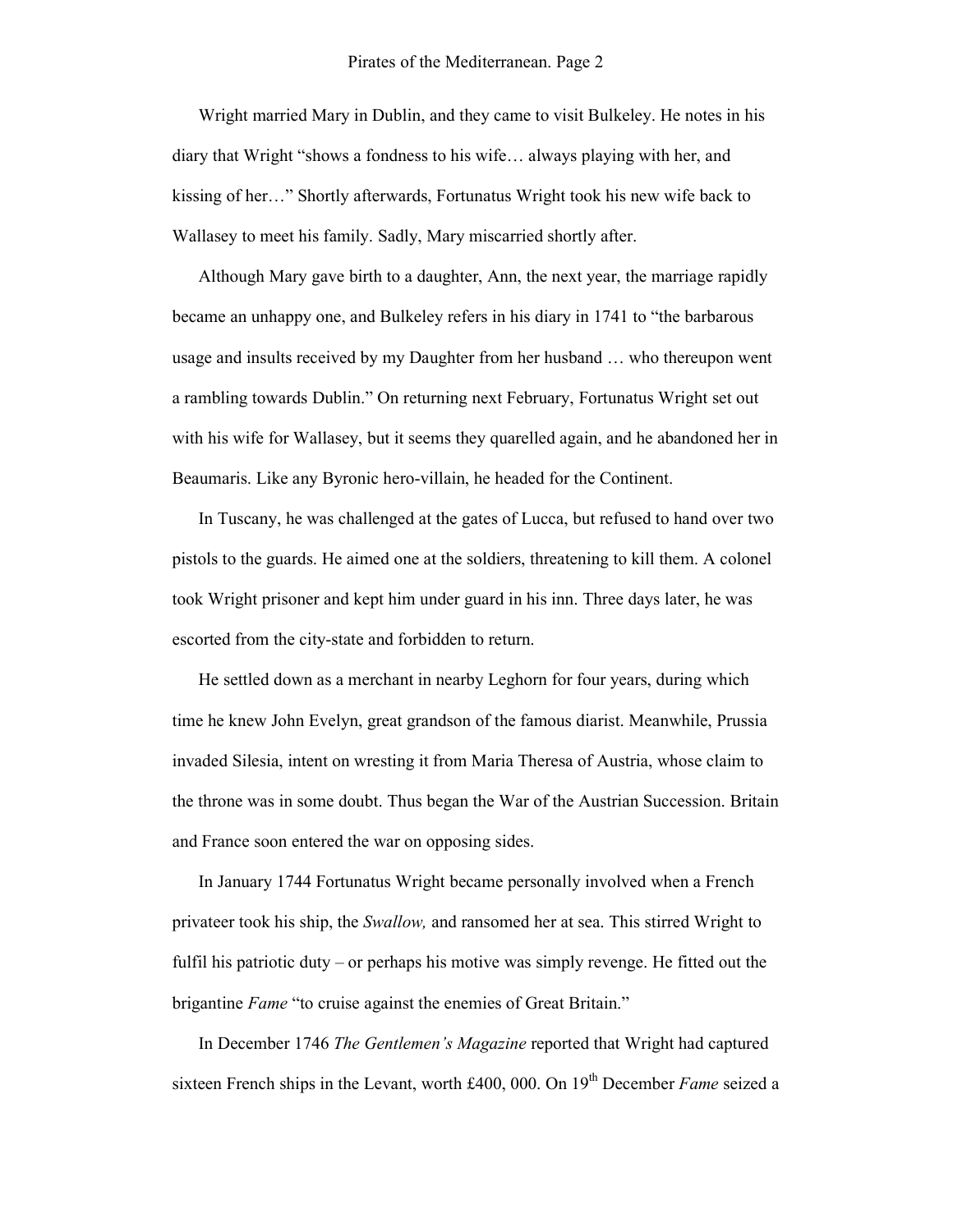French ship with baggage aboard belonging to the Prince of Campo Florida. The Prince was angry, as was Goldsworthy, English Consul at Leghorn, who urged Wright to set the prize free. Wright refused, but agreed to refer the matter to the naval commander-in-chief, who decided against him. The prize was released.

In 1747 the Sultan complained that Wright had seized Turkish property aboard French ships. Goldsworthy demanded an explanation. Wright replied that the ships in question had French passes and hoisted French colours while fighting him. The British Government ruled that Turkish property aboard French vessels was not prize. Wright refused to allow this order to be retrospective, and declined to give up the money. Orders came from England to arrest him and send him home.

The Turks imprisoned Wright in Leghorn Fortress but for six months refused to hand him over to Goldsworthy. In June, Goldsworthy was ordered to free Wright because the privateer was prepared to stand trial. But by this time the war was as good as over.

In August, Mary set sail from Liverpool to join her husband at Leghorn, but it does not seem that she received a happy welcome. Wright had settled down in Leghorn as a merchant, although the law case dragged on, and he profited less from peace than he had from war. He vented his frustration on his wife, and her father received a letter in 1751 complaining of his "cruel conduct."

Back in England, in 1755, Philippa, Wright's daughter by his first marriage, married Charles Evelyn, son of John. Meanwhile, however, the clouds of war were gathering across Europe once again…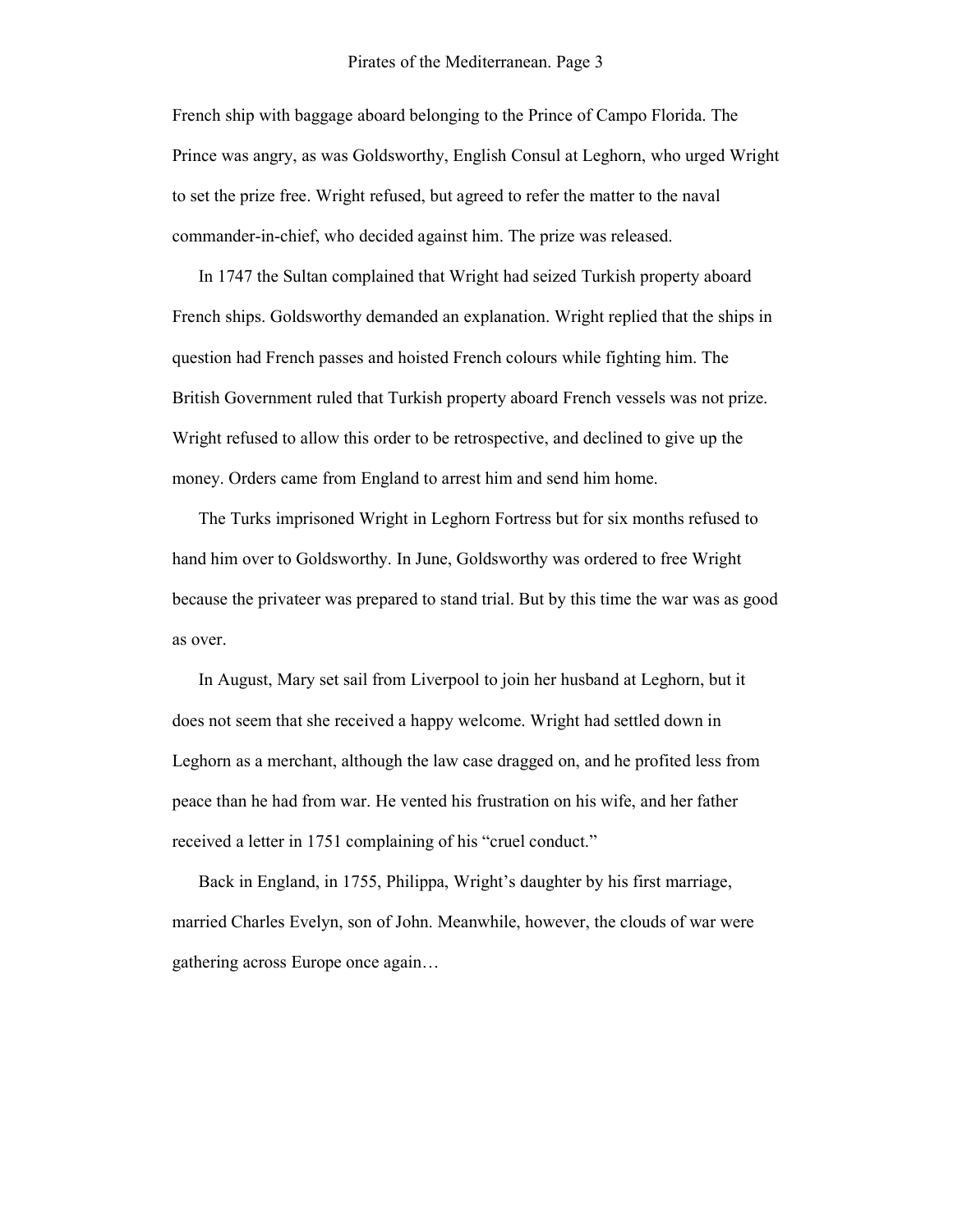Part Two: A Constant Terror

The Seven Years War broke out in 1756. Best known for the exploits of Clive of India and General Wolfe, this was in many ways a continuation of the War of the Austrian Succession. Wright built a vessel, the *St George*, to bring the war to the French. A French privateer had been cruising off the harbour for a month: Louis XV had promised a generous reward to whoever took Wright, dead or alive.

Wright applied for a permit for four small guns and twenty five men. Obtaining it, he sailed out of Leghorn with four merchant vessels. Outside Tuscan waters, he bought more guns from the merchants and got fifty-five of their men to come aboard his ship. Next morning, the French privateer bore down on them.

In the battle, Wright lost his lieutenant and four men, but a lucky shot carried away the prow of the French privateer on which thirty men were trying to board the *St George*. But two other enemy privateers appeared and stopped Wright from pursuing their colleague. Wright brought the merchants back to safety.

The English merchants in Leghorn rewarded Wright, but the Tuscans detained him for breaking the agreement. The governor ordered him to come within the harbour or be brought in under force. Wright refused. Two ships anchored alongside the *St George* and took charge.

The English captains were angry, but Wright chose to place himself in the hands of Sir Horace Mann, British Resident at Florence (capital of Tuscany). Leghorn's governor charged Wright with deceiving the authorities and disobeying orders to come within the harbour. Mann pointed out that the battle took place twelve miles off; besides, the Frenchman was the aggressor. As to their orders, they had no business to give them.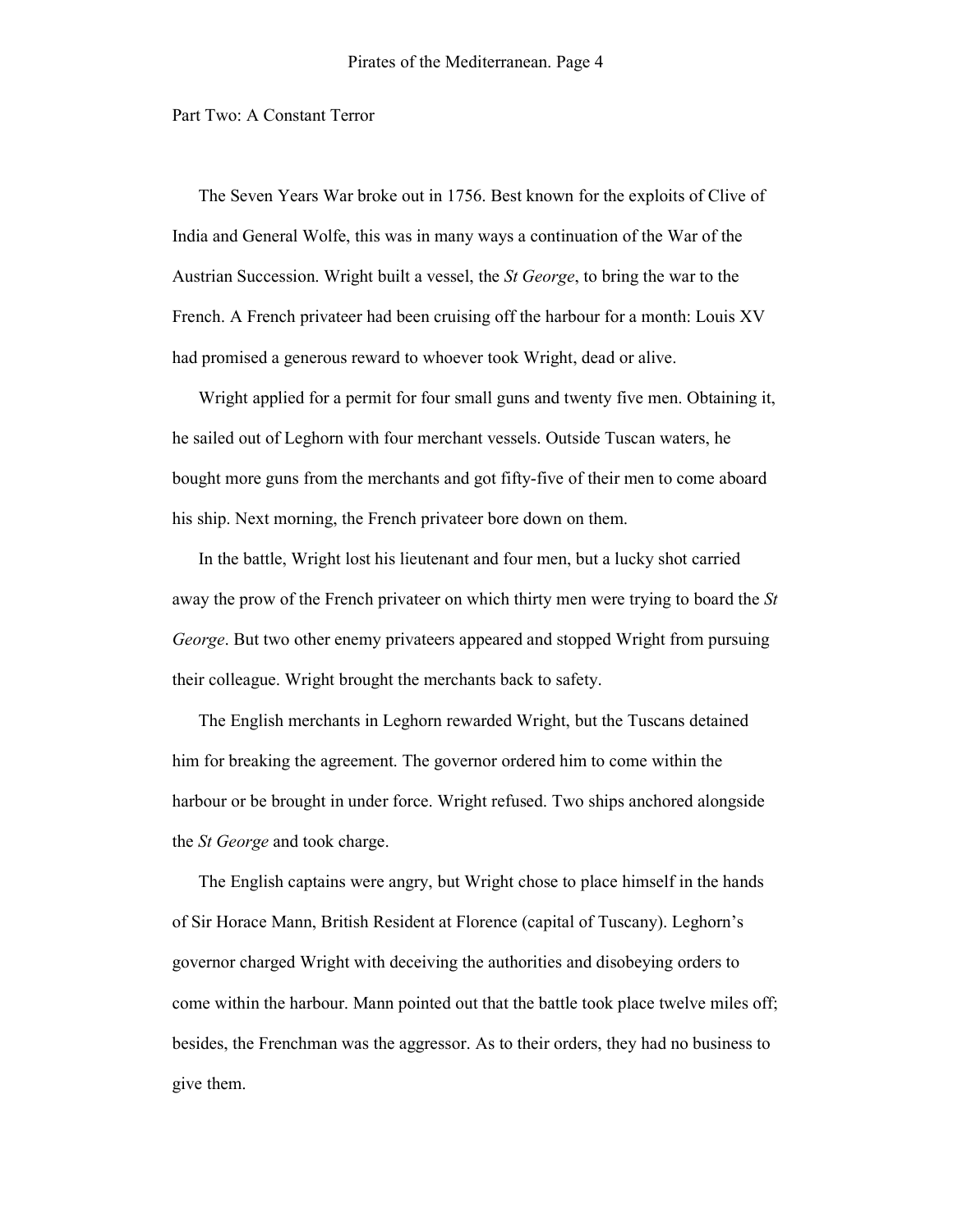Admiral Hawke, naval Commander-in-Chief, sent Sir William Burnaby to demand Wright be given up. Wright was released and carried off in triumph. Next, he put into the port of Malta. The Maltese proved as partial to the French as the Tuscans, and Wright was not allowed to buy slops and bedding for his men. He was ordered to send ashore the English mariners he had received on board the *St George*.

Wright refused. A galley came alongside, the captain being under orders to sink Wright if he lifted anchor, and to board and kill everyone if he resisted. They dragged the mariners Wright was protecting from the privateer.

The *St George* left Malta without stores. A day later it was pursued by a large French privateer that had been in the harbour. Wright played with the larger ship, sailing round her – the *St George* was twice her speed.

In the next two months Wright harried French shipping, winning many prizes. Louis XV fitted out two ships, while the Marseilles Chamber of Commerce prepared another ship, to seek and destroy Wright. The *Hirondelle* of Toulon also set out after him and they fought in the Channel of Malta. Wright defeated the French ship and both put into Malta to refit. His own vessel had taken several shots under the waterline, but the Maltese refused to allow Wright to heave down.

Mann had been working hard to convince the Tuscans that their restrictions on British shipping were ruining trade. He obtained permission for Wright to send his prizes to Leghorn, and wrote to him to inform him that he could return safely. It is not known if Wright ever received this letter.

On April 1<sup>st</sup> Burnaby released Wright from Malta. They sailed for Leghorn, where a French man-o-war and frigate were attacking English shipping. But on April  $16<sup>th</sup>$  the ship met with a great storm. Wright and sixty men all went to the bottom.